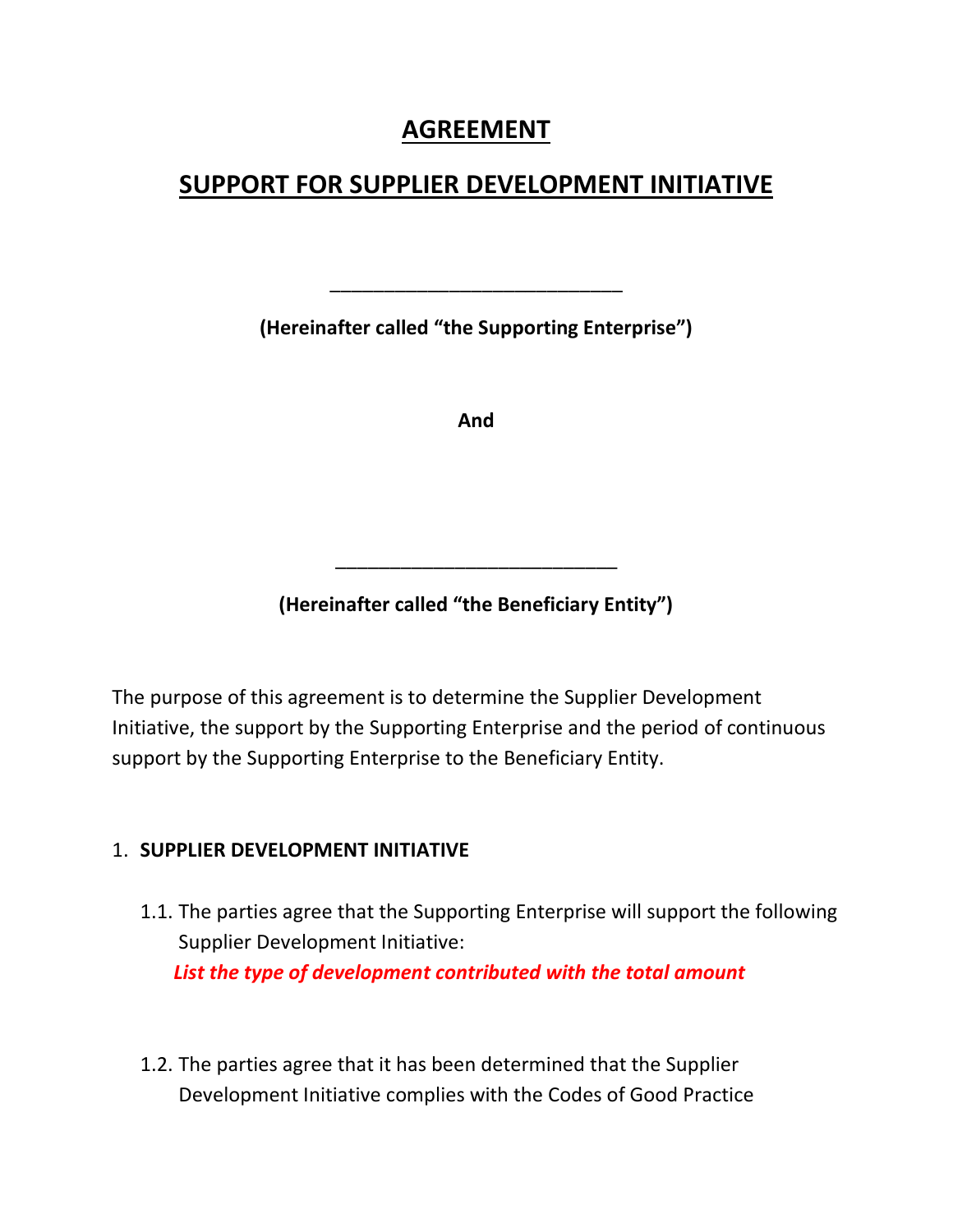(hereinafter called "the Codes"), the definition of a Supplier Development Initiative and all the requirements as stipulated by the Codes.

1.3. The parties specifically agree that the Beneficiary Entity is a supplier to the Supporting Enterprise with at least 51% Black Ownership and with an annual turnover of less than R25 mill for BEP/R50 mil DTI/Contractor. (Delete which one is applicable.)

## 2. **SUPPORT BY SUPPORTING ENTERPRISE**

## 2.1. **OBJECTIVES OF THIS AGREEMENT**

 2.1.1. The objectives of this agreement is to contribute to the development, sustainability and financial and operational independence of the Beneficiary Entity.

## 2.2. **PRIORITY INTERVENTIONS**

 2.2.1. The parties agree that the following needs were identified as priority needs or interventions:

*Lists the needs of the beneficiary entity.*

## 2.3. **IMPLEMENTATION OF PLAN**

2.3.1. The parties agree that the following support will be rendered by the Supporting Enterprise to the Beneficiary Entity:

*List the support supplied by the measured entity*

2.3.2. The parties agree that the support mentioned in 2.3.1. above will be rendered according to the following schedule:

 \_\_\_\_\_\_\_\_\_\_\_\_\_\_\_\_\_\_\_\_\_\_\_\_\_\_\_\_\_\_\_\_\_\_\_\_\_\_\_\_\_\_\_\_\_\_\_\_\_\_\_\_\_\_\_ \_\_\_\_\_\_\_\_\_\_\_\_\_\_\_\_\_\_\_\_\_\_\_\_\_\_\_\_\_\_\_\_\_\_\_\_\_\_\_\_\_\_\_\_\_\_\_\_\_\_\_\_\_\_\_ \_\_\_\_\_\_\_\_\_\_\_\_\_\_\_\_\_\_\_\_\_\_\_\_\_\_\_\_\_\_\_\_\_\_\_\_\_\_\_\_\_\_\_\_\_\_\_\_\_\_\_\_\_\_\_ \_\_\_\_\_\_\_\_\_\_\_\_\_\_\_\_\_\_\_\_\_\_\_\_\_\_\_\_\_\_\_\_\_\_\_\_\_\_\_\_\_\_\_\_\_\_\_\_\_\_\_\_\_\_\_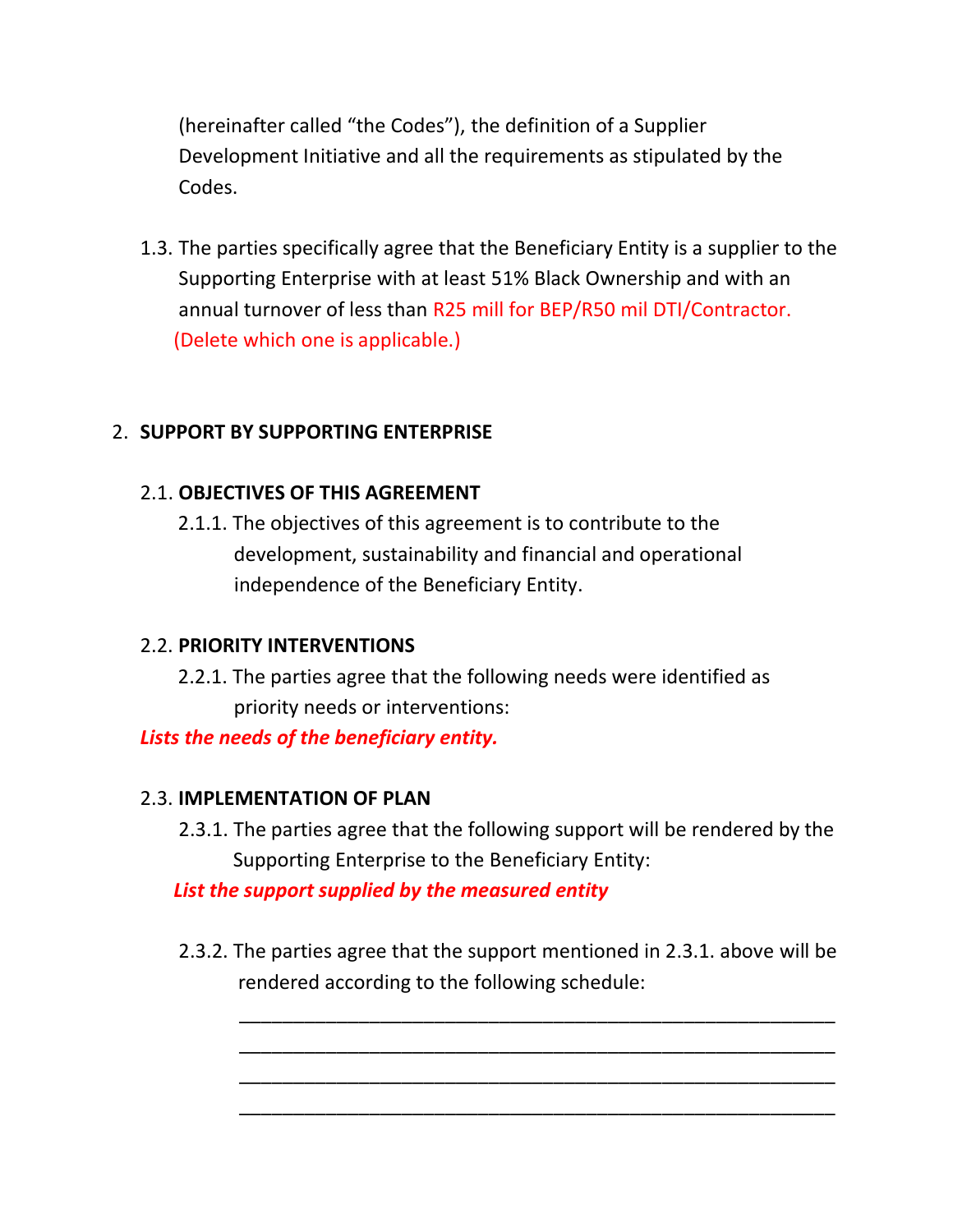2.3.3. The parties agree that the Beneficiary Entity will continuously be measured based on performance indicators. These indicators will measure the success of the development initiative. The measurement will be linked to the following time table and indicators:

|                        | <b>PERFORMANCE</b>  | <b>PERFORMANCE</b>  |
|------------------------|---------------------|---------------------|
|                        | <b>INDICATOR 1:</b> | <b>INDICATOR 2:</b> |
| <b>MILESTONE DATE:</b> | (e.g. TURNOVER)     | (e.g. NPAT %)       |
| Quarter 1              |                     |                     |
| Quarter 2              |                     |                     |
| Quarter 3              |                     |                     |
| Quarter 4              |                     |                     |

#### 3. **PERIOD OF SUPPORT BY SUPPORTING ENTERPRISE**

- 3.1. The parties agree that the period of ongoing support by the supporting enterprise to be beneficiary entity will be from to
- 3.2. The parties agree that the Supporting Enterprise can extend this agreement by written notification to the Beneficiary Entity. In the event of an extension, paragraph 2 of this agreement should be amended (in writing) accordingly.
- 3.3. Any extension of this agreement will be done by taking into account any key performance indicators as identified by the parties.

#### 4. **TERMINATION OF THIS AGREEMENT**

\_\_\_\_\_\_\_\_\_\_\_\_\_\_\_.